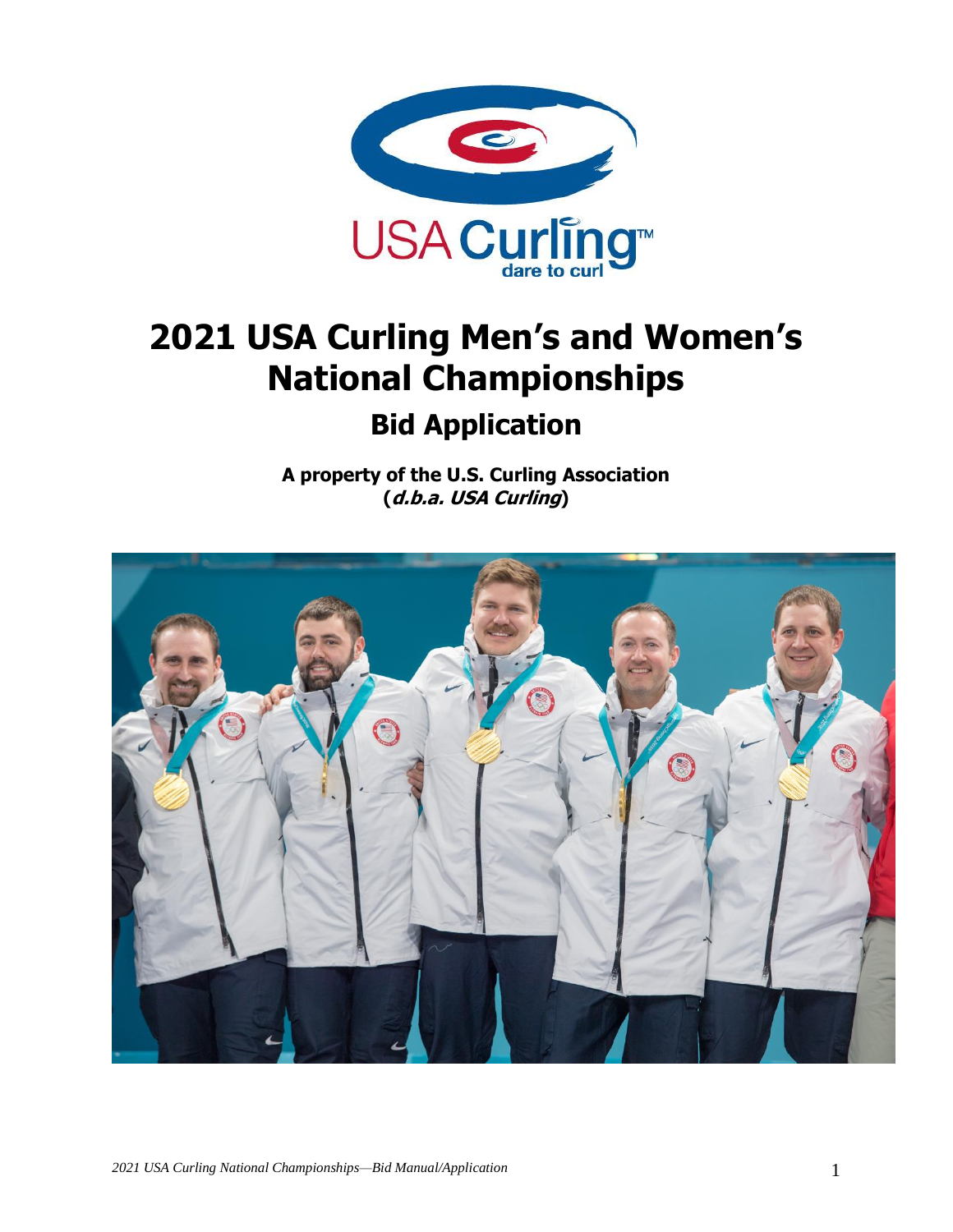# **2021 USA Curling National Championships**

Request for Proposal Bid Manual and Application

#### **INTRODUCTORY LETTER**

Dear U.S. Curling Association Championship Event Bidders,

On behalf of the U.S. Curling Association (USCA), we would like to extend our appreciation to you for your interest in bidding to host the men's and women's USA Curling National Championships for 2021. The National Championships will determine the men's and women's teams that will represent USA at their respective world championships, which will decide the countries that will directly qualify for the 2022 Winter Olympic Games.

The objective of this Request for Proposal (RFP) is to provide general information about the event site selection process, present criteria required for bidding, and outline the division of operations and budget responsibility between the U.S. Curling Association and the Local Organizing Committee.

Those of you who have hosted USA Curling events previously may know that this RFP process began nearly a decade ago when we embarked upon a new direction to raise the profile and entertainment value of our marquee events. The first partnership resulting from this process with the Metro Denver Sports Commission - culminated with the staging of the 2009 USA Nationals/2010 U.S. Olympic Team Trials in February 2009 at the Broomfield Events Center. Since then Nationals and Olympic Trials have been staged in Kalamazoo, MI (2010, 20015, 2019), Fargo, ND (2011, 2014, 2018), Philadelphia, PA (2012, 2014), Green Bay, WI (2013), Jacksonville, FL (2016), Everett, WA (2017), Omaha, NE (2017), and the 2020 Nationals are slated for Spokane, WA.

The USA Curling event partnership model seems to be a little different than what many bidders are used to with other events; different in a positive way. We also want you to know that we are open to ideas or arrangements that may not be outlined within this RFP. Likewise, if you are having difficulty meeting specific criteria in the RFP, we encourage you to discuss alternatives with us.

We look forward to receiving a bid from you and your community, and to working with the selected host to build upon the successes we've had with our recent event partners.

Sincerely,

Rick Patzke Chief Executive Officer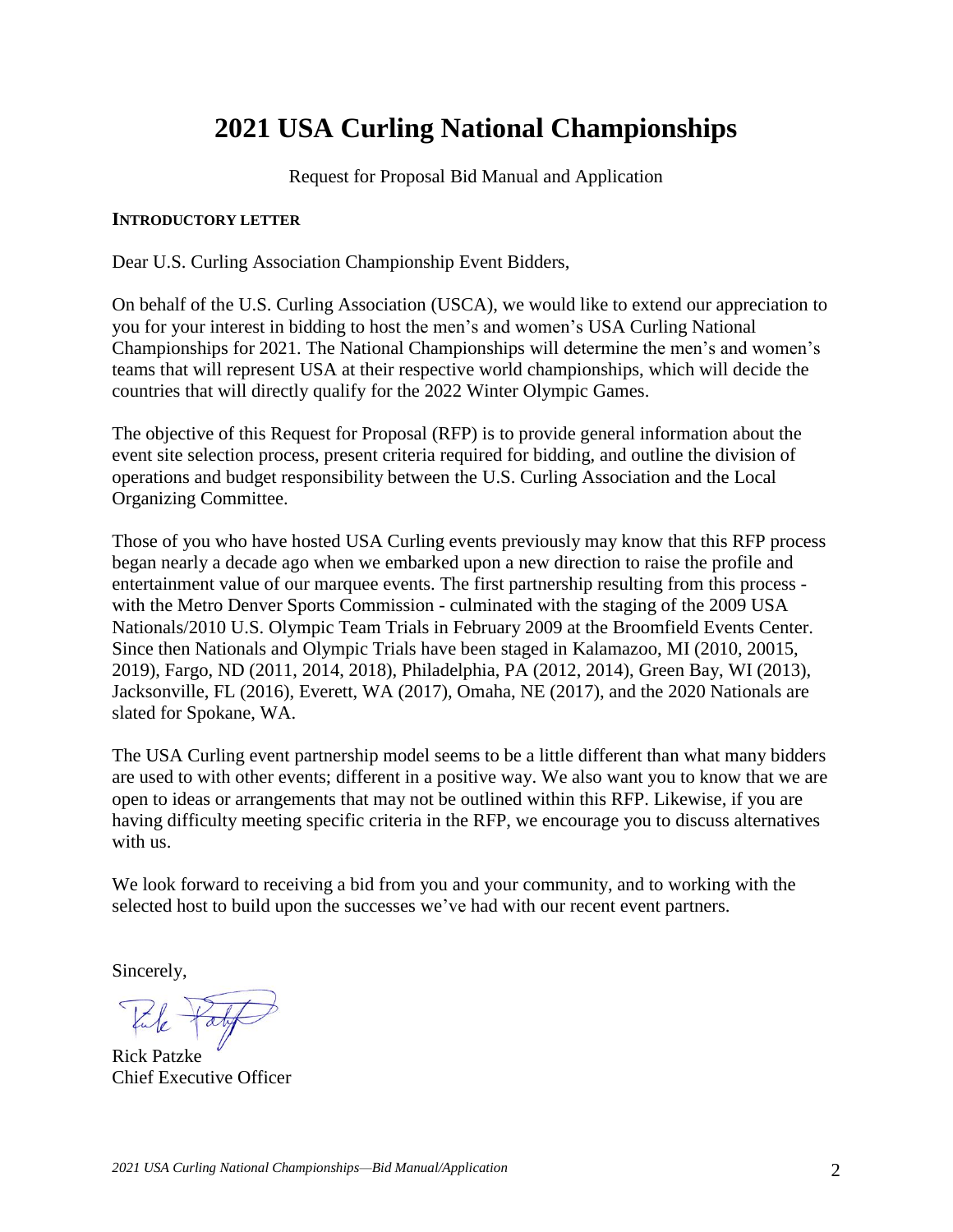# **Bid Manual 2021 USA Curling National Championships**

A property of the U.S. Curling Association

*Note: This is one event with concurrent championships for the men and women.*

#### TABLE OF CONTENTS

- Section 1 Introduction and Overview (P4)
- Section  $2$  Fast Facts (P5)
- Section 3 RFP Procedures (P6)
- Section 4 Host City/Club Involvement (P7)
- Section 5 USCA Expectations of Local Organizing Committee/Host City (P8)
- Section 6 Venue Requirements (P8)
- Section 7 Housing/Hotel Requirements (P10)
- Section 8 Human Resources (P11)
- Section 9 Business Items (P11)
	- A. General requirements (P11)
	- B. Typical allocation of revenue sources (P12)
	- C. Logos and Marks (P13)
	- D. Sponsorships (P13)
	- E. USA Curling Official Sponsors (P13)
	- F. LOC Operations—Sample Budget (P14)
	- G. Sample Budget Line Items Descriptions (P15)
- Section  $10 -$ Logistics (P16)
	- A. Transportation (P16)
	- B. Security (P16)
	- C. Medical (P16)

Bid Application Instructions (P17-19)

- LOC: link to questionnaire and attachment checklist (P17-18)
- Venue: link to questionnaire and attachment checklist (P19)
- Association Acknowledgment (P20)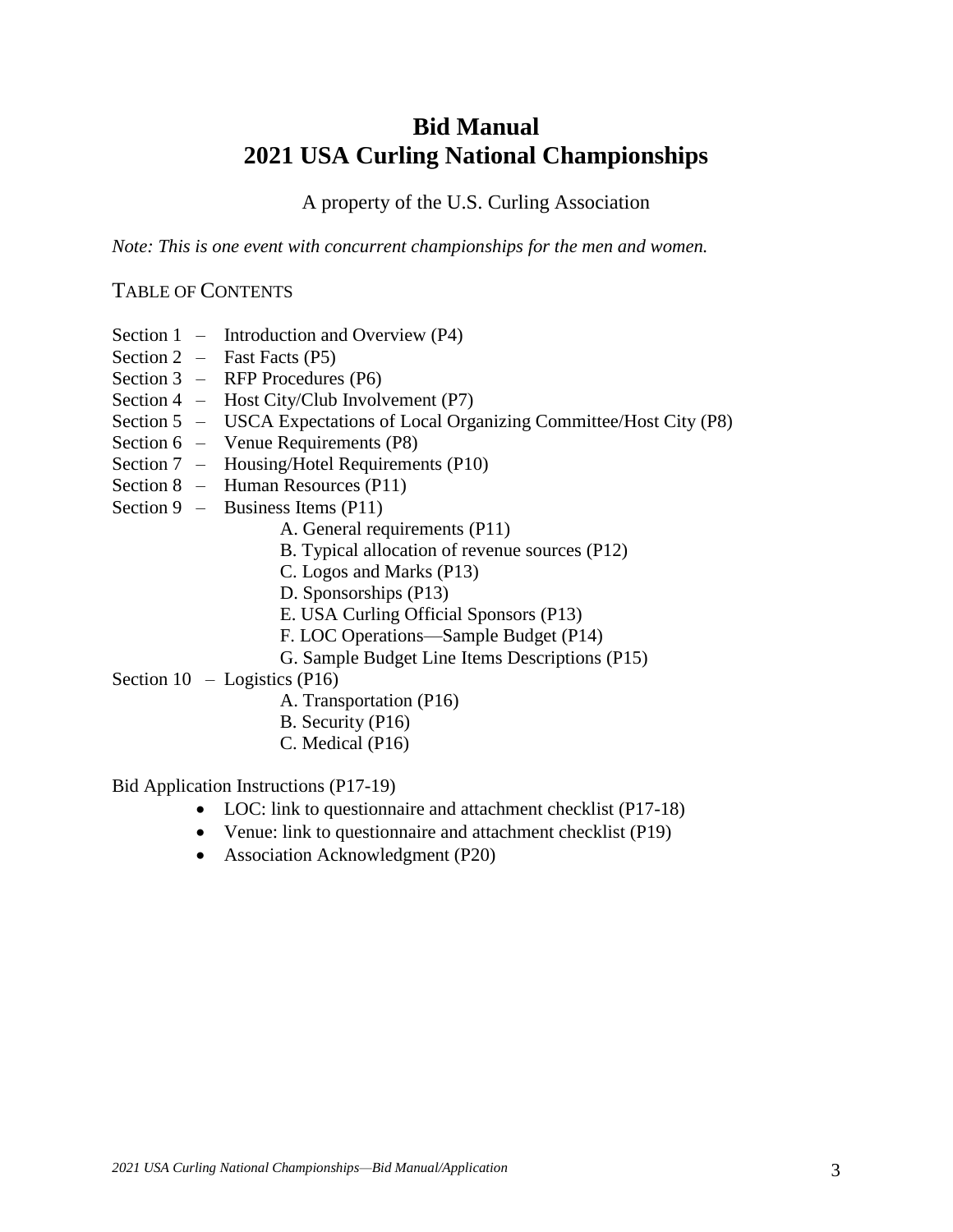#### **SECTION 1 – INTRODUCTION AND OVERVIEW**

The United States Curling Association, Inc. is the National Governing Body (NGB) for the sport of curling in the United States. It is a not-for-profit, largely volunteer-driven organization with a small staff headquartered in Stevens Point, Wis. The USCA is a member of the World Curling Federation and the U.S. Olympic Committee. Our mission statement is: "As the NGB for the sport of curling, the USCA strives to grow the sport and to win medals in world championships and Olympic Games."

Curling was welcomed as an official Olympic medal sport in 1992 and made its modern Games debut at the 1998 Olympics in Nagano, Japan. Since then curling has grown at the Olympics along with the television audience and interest in the United States and across the world. To further add to curling's increasing strength, the event of mixed doubles was added to the official Olympic medal program for the 2018 Games. The gold medal performance of the U.S. men's curling team in the 2018 Olympics provided a turbo boost to interest and participation around the country, and there are no signs that this will slow down anytime soon.

The greatest growth in the sport of curling worldwide in the past 10 years has taken place in the United States, where the sport is now established in 47 states. The USCA is expected to report over 25,000 individual members and 187 member curling clubs by the end of the current season. The USCA has seen membership increase by more than 100% since 2002, with nearly 80 new clubs formed in that period. Since 2011, 20 new dedicated curling facilities featuring over 90 sheets of curling ice have opened their doors across the country. The number of area-based curling clubs has jumped from ten in 2000 to 79 in 2018, a 690% increase! The growth is fueled by the exposure and success of the sport in the Olympic Winter Games, and consistent national television programming.

Tens of thousands of new fans of the sport have descended upon clubs throughout the country in the weeks following each of the last four Olympics, and this growth momentum has continued in the years between Olympic Games as well. During the past four Olympic Winter Games, curling was tabbed with cult status as viewers flocked to NBC's extensive television coverage. Curling was the only sport to see an increase in ratings from the 2002 to 2006 Games, and the 2010 and 2014 coverage on CNBC spawned a new frenzy of interest on Wall Street. Over 7.5 million people viewed the Men's Gold Medal game at the 2018 Olympics.

Curling is described as a sport of "fitness and finesse." Much like golf, it can be enjoyed by people of all ages and abilities, and disabilities. The USCA is also the National Governing Body for wheelchair curling, which was introduced as a Paralympic Winter Games sport in 2006.

The 2021 U.S. National Championships is a property with significant opportunities for the USCA and the host committee. We are seeking an enthusiastic host city/community partner who can help us make this a reality, and eager to see how you can help us accomplish this important goal while at the same time bringing significant economic benefits to your community.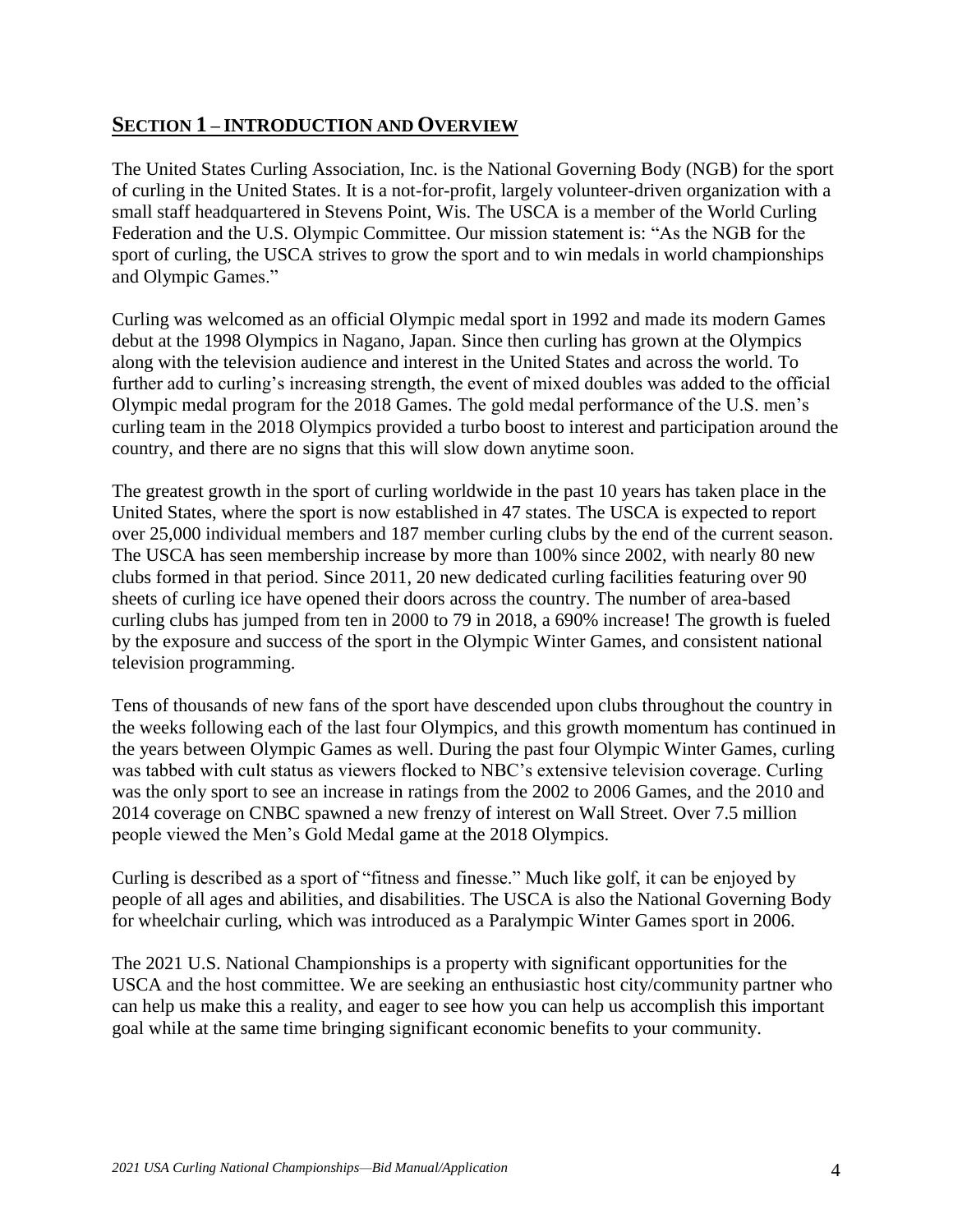#### **SECTION 2 – FAST FACTS**

#### **What:**

The 2021 USA Curling National Championships is the premier event for the final selection of the elite athletes that will represent the United States in the 2021 Men's and Women's World Curling Championships.

#### **Dates:**

The men's and women's championships will run concurrently, with the expected competition dates to be **February 6-13, 2021** (tentative). Ice preparation will need to begin 4 to 6 days in advance, depending upon the facility. Equipment for ice preparations and some competition items may need to arrive a week or more in advance of the competition start date.

#### **Participation:**

- Up to 10 men's and 8-10 women's teams, featuring 4 to 5 athletes per team for a total of 72- 100 athletes

- 18-20 coaches, plus 3-5 USA Curling national coaches and trainers
- 10-20 USA Curling staff and Board of Director representatives
- 10 icemakers (including 2 to 3 chief USA Curling technicians)
- 30 USA Curling competition officials
- 100-200 volunteers
- 50-75 Media (national, regional, local press, photographers and newscasters)

- 1,500 to 3,500 daily attendance (dependent upon arena, competition, fan engagement opportunities, entertainment, and host marketing efforts)

#### **Television:**

The broadcast rights for the 2021 USA Curling National Championships are held by USA Curling. The U.S. Olympic Committee holds the digital rights. We will work closely with the host committee to develop event TV and Internet programming.

#### **Web site:**

USA Curling will build and operate an extensive website for promotion and coverage of the Nationals. The digital sports content rights have been assigned to the USOC. However, USA Curling has negotiated secondary rights for live and tape-delayed web streaming from the Nationals should the USOC not activate this right. In addition to the streaming opportunities, USA Curling will provide up-to-the-minute results, news releases following each draw (round) of competition, competitor interviews and photos, etc.

#### **Projected:**

Economic impact information from previous USA Curling Nationals will be shared with those requesting it.

#### **Support:**

USCA pays over \$60,000 in travel, housing, technical and equipment costs to support these championships. USCA promotes the event through local, regional and national media outlets (print, Internet), and provides staff consultation and resources for media and marketing operations.

#### **Rights fee/ Revenue sharing:**

The USCA is interesting in building a financial model that will make this a winning proposition for our organization as well as yours. Let's talk.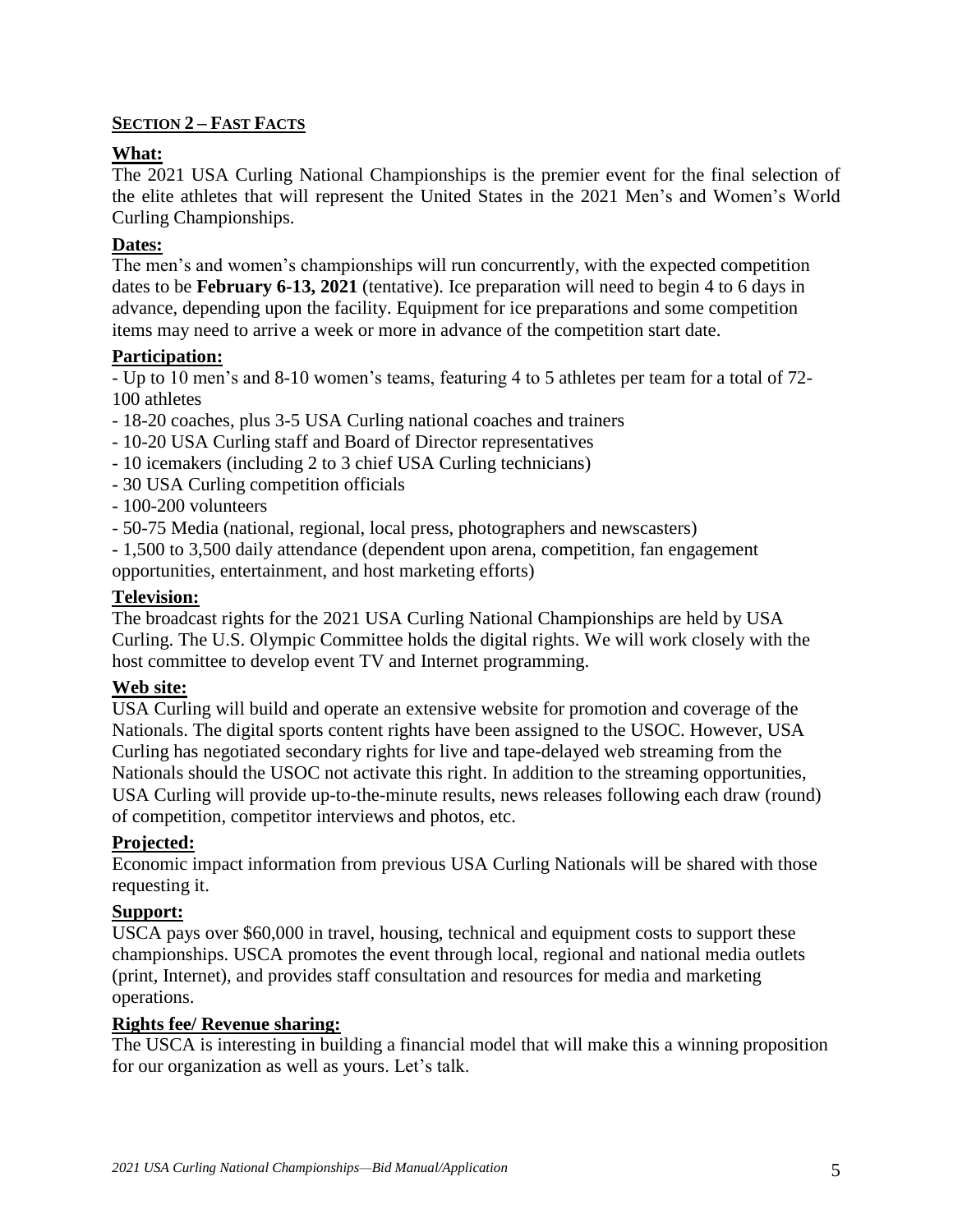#### **SECTION 3 – RFP PROCEDURES**

It is important that all prospective bidders review these instructions closely and comply with each specific request. USA Curling will not review submitted proposals that are incomplete and not presented thoroughly. (Note: Please label all response attachments and sections with an appropriate topic heading and numbering scheme closely matching the RFP.)

Following is an explanation of the RFP instructions, processes, and USA Curling's expectations of the bidding entity:

- A. USA Curling has created online questionnaires tailored to each of the areas of partnership: LOC, Venue and Hotel. Please complete each of the questionnaires by following the links provided in Bid Application Instructions beginning on page 17.
- B. Bidder is encouraged to submit a Letter of Intent to Bid to the USA Curling National Office by Friday, May 24, 2019. In addition to submitting a complete proposal, bidders are required to complete the online questionnaires. One complete hard or one digital copy (preferred) of the Bid Application, including any attachments or supplementary information, must arrive at the USA Curling National Office no later than June 15, 2019. If you plan on bidding but cannot meet the bid submission deadline for a valid reason, you still must submit a Letter of Intent the date listed above. We also welcome letters of interest for the championships beyond 2021.

Please send bid applications to: Tom Violette Operations Associate USA Curling 5525 Clem's Way Stevens Point, WI 54482 715-344-1199, ext. 210 tom.violette@usacurl.org

If submitting RFPs in hard copy, an electronic copy is also appreciated. A table of contents should be included in the bid application, and other illustrative items (photos, maps, charts, videos, etc.) are welcome.

- C. All RFPs must be accompanied by the signed "Association Acknowledgement" found in this RFP packet.
- D. Once the Bid Proposal deadline occurs, a USA Curling review committee will review all proposals received. Site visits may be scheduled as necessary.

It is USA Curling's intent to make a final site selection decision and award the bids by July 31, 2019. However, we may require a reasonable extension as necessary to allow our review committee to select the best possible host sites for the 2021 USA Curling National Championships, and if necessary, we may re-open the bidding.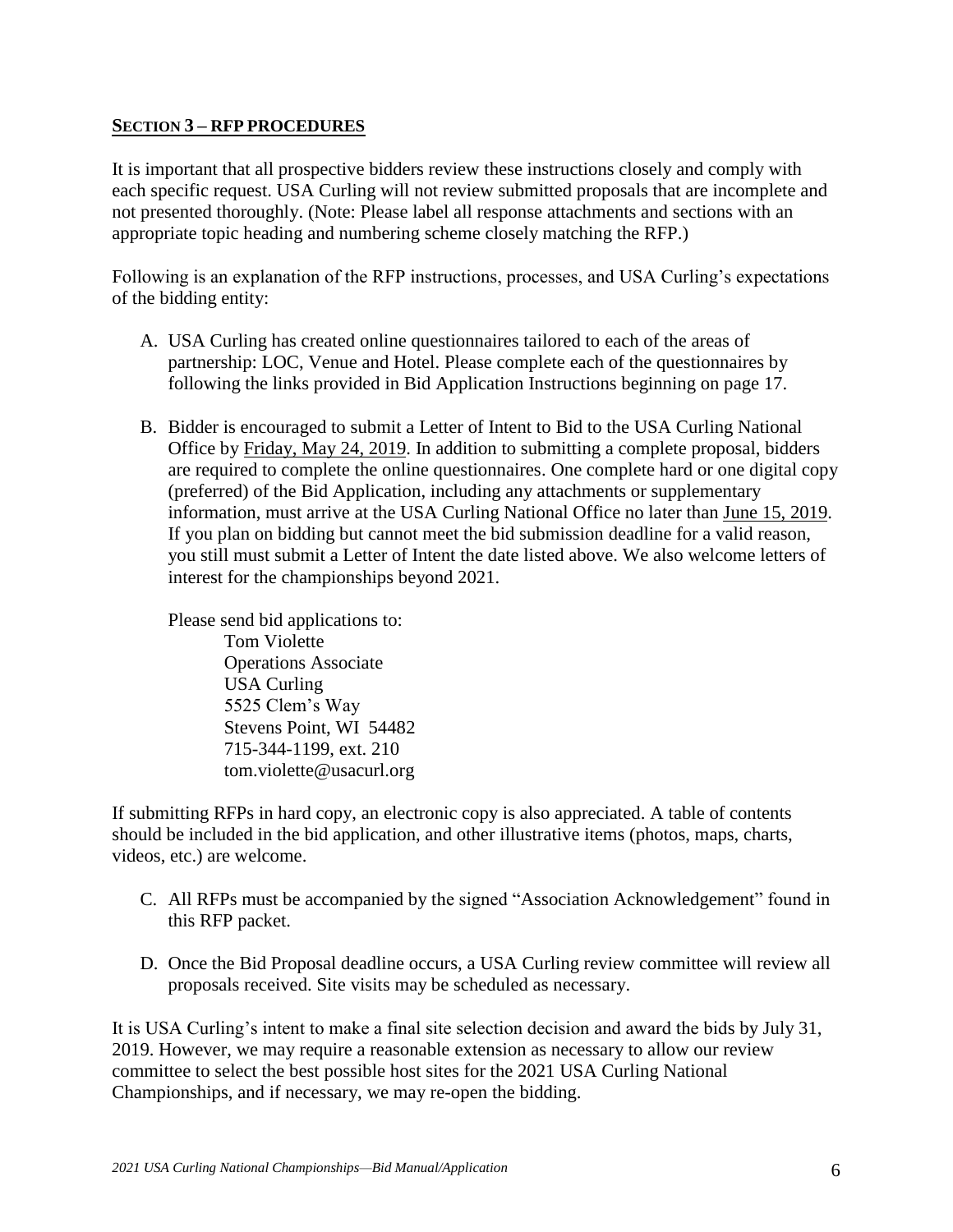#### **Bid Submittal Schedule**

| Letter of intent | <b>Bid proposal</b> | <b>Final decision</b> |
|------------------|---------------------|-----------------------|
| May 24, 2019     | June 15, 2019       | July 31, 2019         |

*\*Final decision date subject to reasonable extension based upon site visit scheduling, etc.*

#### **SECTION 4 – HOST CITY/CLUB INVOLVEMENT**

#### **The Local Organizing Committee (LOC)**

The Local Organizing Committee (LOC) is the catalyst for executing all local/regional event fundraising activities, building media relations, and the development of public awareness campaigns. The goal of this committee is to have representation from key local entities, i.e., Convention and Visitor's Bureau, Sports Commission/Council, Chamber of Commerce, Mayor's Office, Media (print, radio, TV), USA Curling local curling clubs and/or associations, etc.

The chair of the LOC should be dynamic and possess strong business, civic and media contacts within the city. This individual provides immediate credibility to the Committee's fundraising efforts when presenting local sponsorship opportunities for the 2021 USA Curling National Championships.

The responsibilities of the LOC are both comprehensive and extensive. They must be able to provide and/or procure a variety of products and services, which may include:

- $\bullet$  Volunteers to assist the USA Curling ice technicians with ice preparation for practice, training and the competition
- Volunteers to assist with venue setup and teardown
- $\triangle$  Assist with the recruitment of volunteer officials
- Competition standings boards (W/L records), for venue and host hotel (may be electronic)
- Tickets to any planned social events for athletes, coaches, the USCA President and guest, USCA sponsors, and up to six (6) USCA staff
- Admission tickets/credentials for the USCA President and guest, and sponsors
- A player/coach lounge stocked with light refreshments
- ❖ Security personnel
- Collection and removal of garbage
- $\triangle$  Ice and bottled water for the competing athletes
- Drug testing facilities, with volunteer escorts
- $\triangleleft$  Office space, supplies and equipment
- $\div$  High-speed Internet connections for staff, officials and media
- Full-color printing of at least 250 copies of the "Daily Pebble," a fan publication produced by USA Curling staff
- 10MB Internet solely devoted to web stream needs
- $\triangleleft$  Credentials (developed in consultation with the USCA)
- $\div$  20 complimentary copies of any commemorative programs
- $\div$  \$2 million in general liability insurance
- Athlete/coach hospitality room at the Athlete/Coach hotel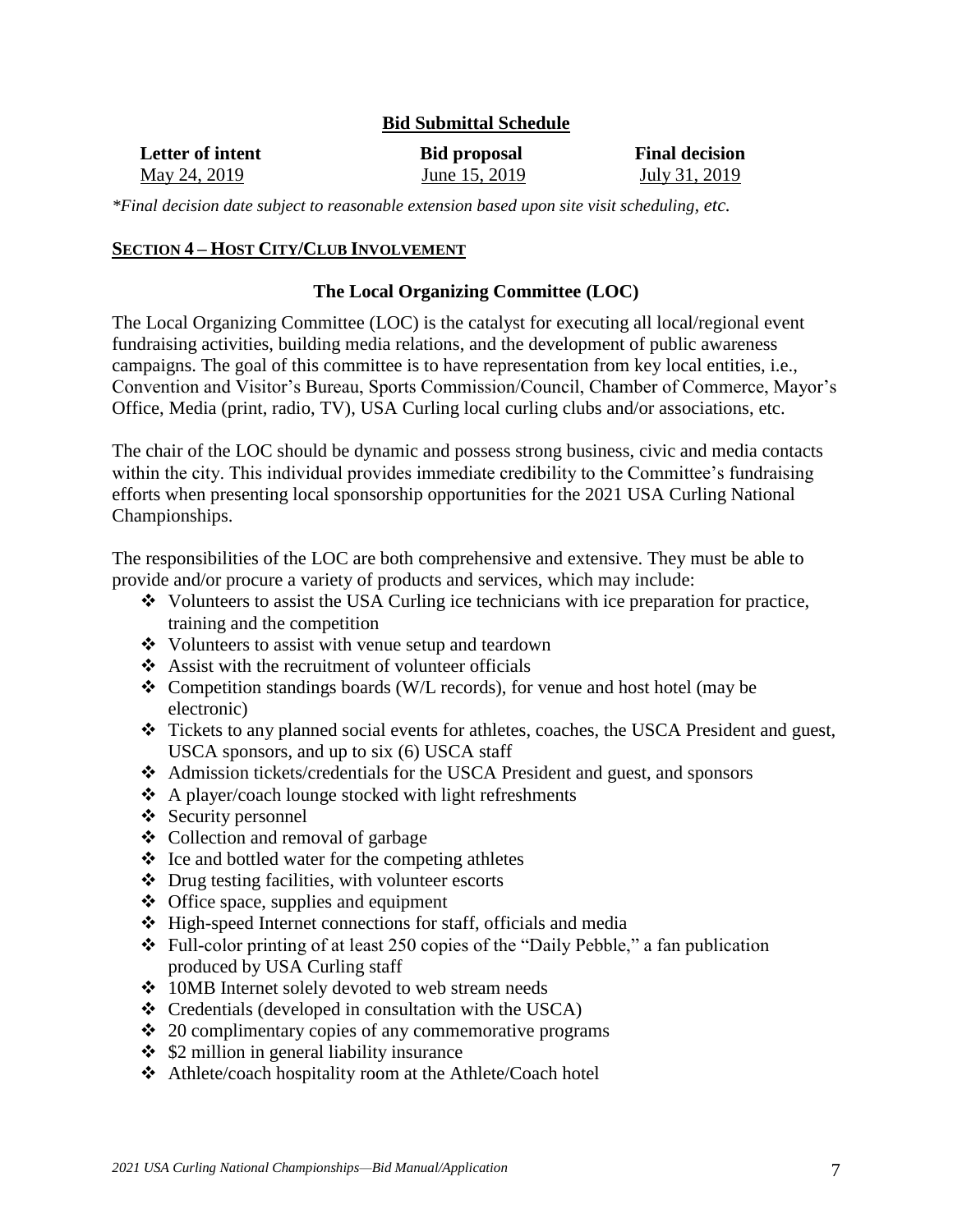#### **Event Management Committee**

Part of the LOC will include a very active Event Management Committee charged with organizing and operating the competition aspects of the 2021 USA Curling National Championships. This is a select group of individuals who have extensive knowledge and experience in organizing elite curling competitions. These people will work closely with USA Curling National Office staff on the planning and execution of the event.

#### **SECTION 5** – **USCA EXPECTATIONS OF LOC/HOST CITY**

#### **The primary goals of the LOC are:**

- $\triangle$  Promote public awareness for the event within the business and civic community
- Raise funds to support the staging of the 2021 USA Curling National Championships
- Work in conjunction with the USA Curling Marketing Group to secure local event sponsors, develop tailored packages, and sell tickets
- Develop community outreach programs aimed at schools and service organizations, working in conjunction with the local USA Curling club(s)
- Create initiatives that provide the city with a sense of "ownership" and a platform for building a legacy association with the 2021 USA Curling National Championships
- \* To be most successful, focus on "engagement" opportunities to attract fans locally and nationally

#### **SECTION 6** – **VENUE REQUIREMENTS**

#### **Venue consideration**

While an entirely "clean" venue is not required for these championships, the USCA may require coverage of signage from sponsors that conflict with USCA sponsors. The ideal venue will be a small to mid-sized, modern arena with seating for 2,500 to 6,000 people, however larger arenas will be considered.

#### **Technical specifications**

The 2021 USA Curling National Championships is a high-level curling event. Accordingly, the facility, equipment and standards used should conform to optimal standards. USA Curling requires submission of detailed drawings to scale for the arena and any related facilities. The drawings should include a diagram of the proposed competition area for five sheets (lanes) of curling ice. An organization wishing to bid to host this event that is unfamiliar with the technical specifications for the curling field of play should contact USA Curling for a current handbook. In general, an NHL or Olympic sized hockey rink can easily accommodate five sheets (lanes) of curling ice, which is the necessary layout for the Nationals.

#### **Summary of requested technical specifications**

- Name(s) and street address of facilities
- **Maps and drawings of facilities**
- Size (length and width) of arena ice area
- Seating capacity, both permanent and additional temporary capacity
- Composition of the floor surface beneath the ice
- $\blacksquare$  Ice plant specifications and approximate age of the plant\*
- Heating system specifications (Arena must have heat)
- Power service specifications in venue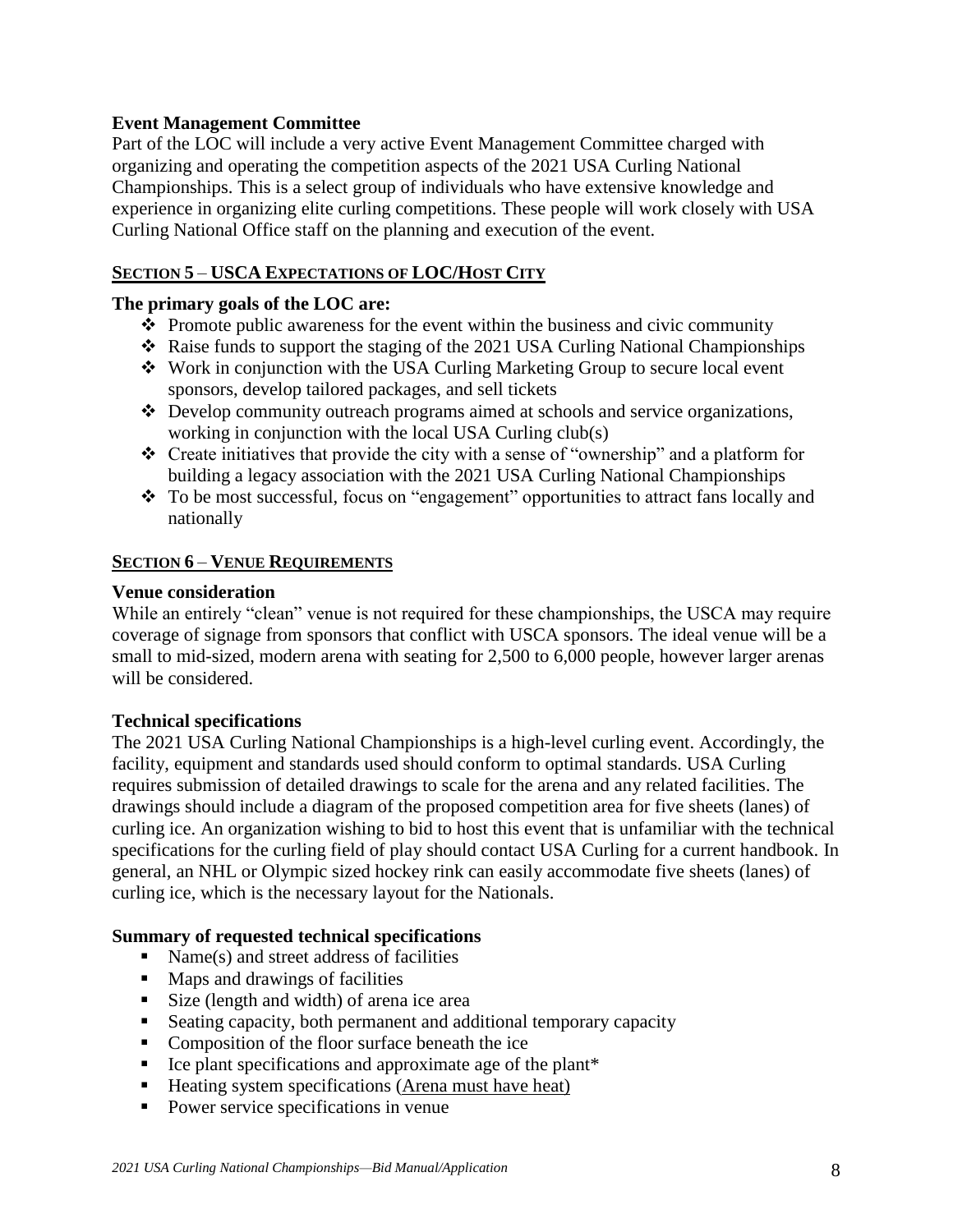- Dehumidification system specifications (Arena must be able to keep humidity at or below 30%)
- Water system specifications (in ice making access areas)
- Height from the ice surface to the lowest overhanging object
- Ceiling structure and specifications as it would apply to the temporary fixture of lighting and cameras for broadcast purposes. (Is the ceiling height the same all the way across the ice surface?)
- **Location of any windows, skylights, etc. in the arena that can be viewed from the ice** surface, and a description of how they might be blacked out if necessary
- Light intensity in arena (rated in foot-candles or lux)
- **Location and dimensions of potential officials' room**
- **Location, dimensions and descriptions of athlete changing rooms**

\*The venue/LOC must guarantee that all HVAC/dehumidification and other equipment in the competition venue is operating as it is designed and will perform continually throughout the curling competition – including during the preparation phase. The venue/LOC must also guarantee that any such equipment that fails will be repaired promptly (response time within two hours of failure), including during what might be considered outside normal venue operating hours, in order to ensure that the competition is not abnormally delayed or adversely affected.

USA Curling Ice Technicians must have 24-hour access to the building, and have the ability to control the ice surface temperature, building temperature and building humidity within the ice facility being used for the USA Curling competition 24 hours a day for the entire competition, including during the ice preparation phase. As noted above, dehumidification equipment must allow for the venue's humidity levels to be maintained at or below 30%.

If the venue HVAC/dehumidification and/or other equipment can only be operated/controlled by venue employees, then the venue/LOC must have a staff person present or on quick-response call 24 hours a day to make adjustments as required by the USA Curling Ice Technicians to ensure optimal conditions for preparing and maintaining world-class curling ice.

If the proposed host facility has rink board glass (normal glass/plexiglass above rink boards) some sections may need to be removed in order to enhance spectator viewing for curling. This would be at the expense of the venue/LOC.

#### **Other technical considerations**

- Are there designated areas for TV satellite trucks to broadcast from the venue? Are there access points for cabling from a TV production truck into the venue?
- Does the facility have access to a curling ice scraper (considerably different from a typical skating arena scraper) used for the preparation and maintenance of championship curling ice? If so, please list scraper specifications (i.e., brand, age, corded or cordless, etc.)

#### **Exposition Area/Fan Zone and VIP Experiences**

USA Curling may set up and operate, or sublicense the right to set up and operate, an Exposition Area/Fan Zone with vendors/sponsors in conjunction with the USA Curling National Championships. Ideally, this would be convention space adjacent to or nearby the arena. If USA Curling agrees to sublicense this right, the LOC may host an Exposition Area/Fan Zone and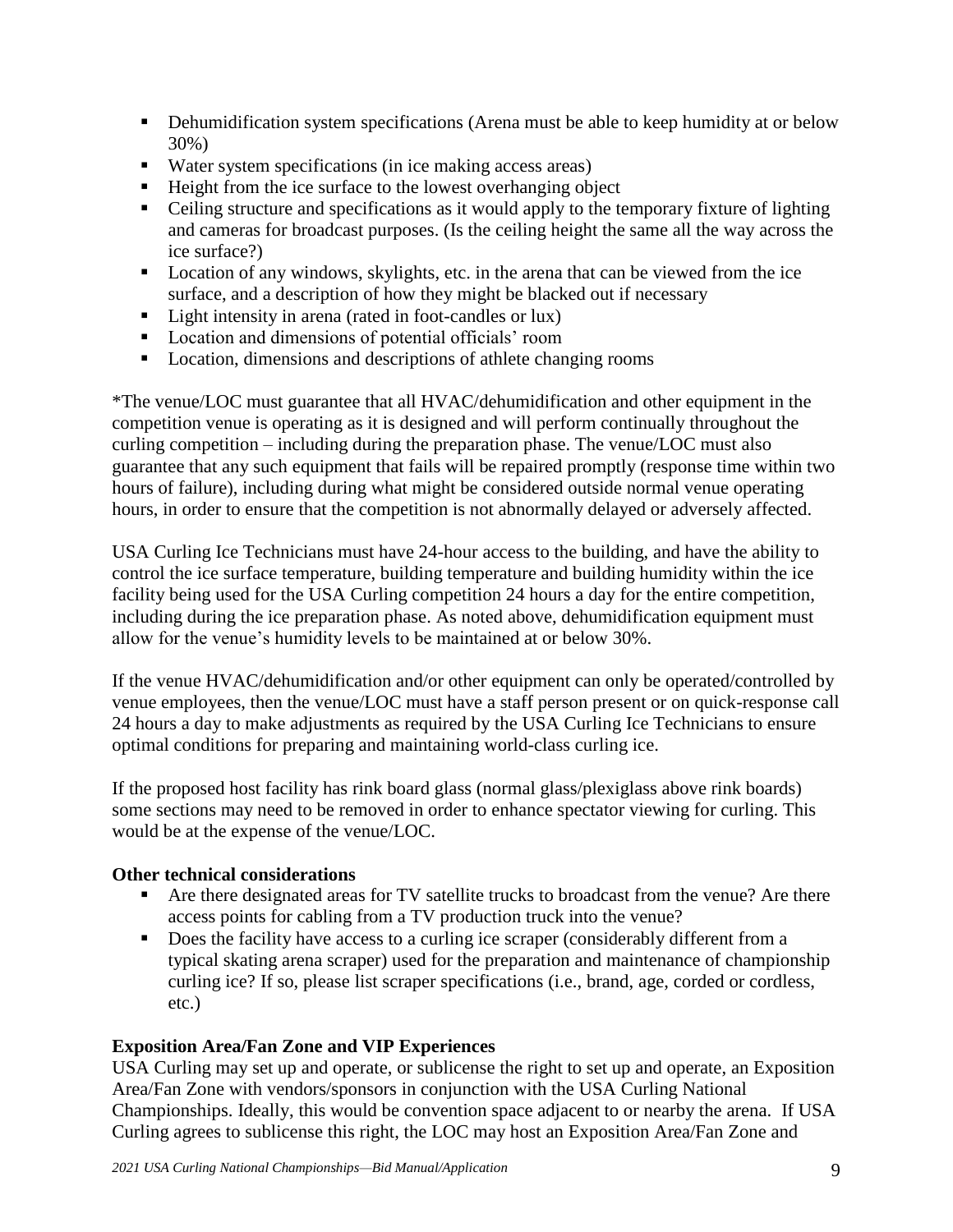charge local partners and suppliers for the right to display their goods and services. However, the LOC must agree that USA Curling national sponsors and suppliers will be given the first right and opportunity to obtain prime locations in said exposition area.

USA Curling may also organize and run certain VIP and/or fundraising events in conjunction with the event, which may or may not be associated with the National Championships.

#### **SECTION 7 – HOUSING/HOTEL REQUIREMENTS**

The LOC will be responsible, in consultation with USA Curling, for arrangements with area hotels for the necessary number of rooms to accommodate the athletes and coaches, ice crew, officials, technical delegates, VIPs and USA Curling staff. Adequate housing must also be available for press, administrators, families, fans and volunteers. It is expected that there will be a reduced rate package at all contracted hotels during the championships time period.

NOTE: As this is not a "stay-to-play" event, USA Curling cannot require all competitors, coaches, fans, etc., to stay at a certain property. However, we do intend to house those people we are paying accommodations for to stay at the identified headquarters hotel (approximately 200 total room nights). The best thing we can recommend is that the incentives for staying at the headquarters hotel be appealing enough to attract as many of the attendees as possible.

It is difficult to estimate or determine an accurate count of "heads in beds" for all of the different attendees as outlined previously, however a conservative estimate would be 1,000-1,200 room nights not counting families and out-of-town spectators. It is important to consider that the vast majority will cover their own costs, and therefore choose their accommodations based primarily on the lowest possible rates and proximity to the venue. That includes the majority of competing athletes and coaches. There has been a recent trend of a significant portion of the competing teams preferring to use home stays such as Airbnb, VRBO, etc., or hotels that offer suites that can accommodate four people. The LOC and USA Curling will work closely together to identify the best possible properties to partner with in an attempt to accommodate all attendees and maximize pickups for preferred properties.

The overall demand for accommodations should be done in as few partner hotels as possible. The Questionnaire will address the primary Headquarters Hotel for staff and athletes and other block hotels. It is important you address all of the questions as completely as possible. Please provide evidence of firm, but not binding, advance commitments or confirmation of availability and pricing. Please note that LOCs may contract with hotels to generate rebates and commissions for overflow properties, but the headquarters and athlete/coach hotel(s) shall not include any commissions, rebates, surcharges, or other so-called "up charges" unless agreed upon by the USCA.

In addition, there should be restaurants which are easily reached from the competition venue and the primary hotels (for competitors and staff). An important consideration is to identify restaurants close to the competition venue and partner hotels that are open later in the evening so that those competing in/working at the late draws (often ending at 11 p.m.) will have a place to go following their games, if desired.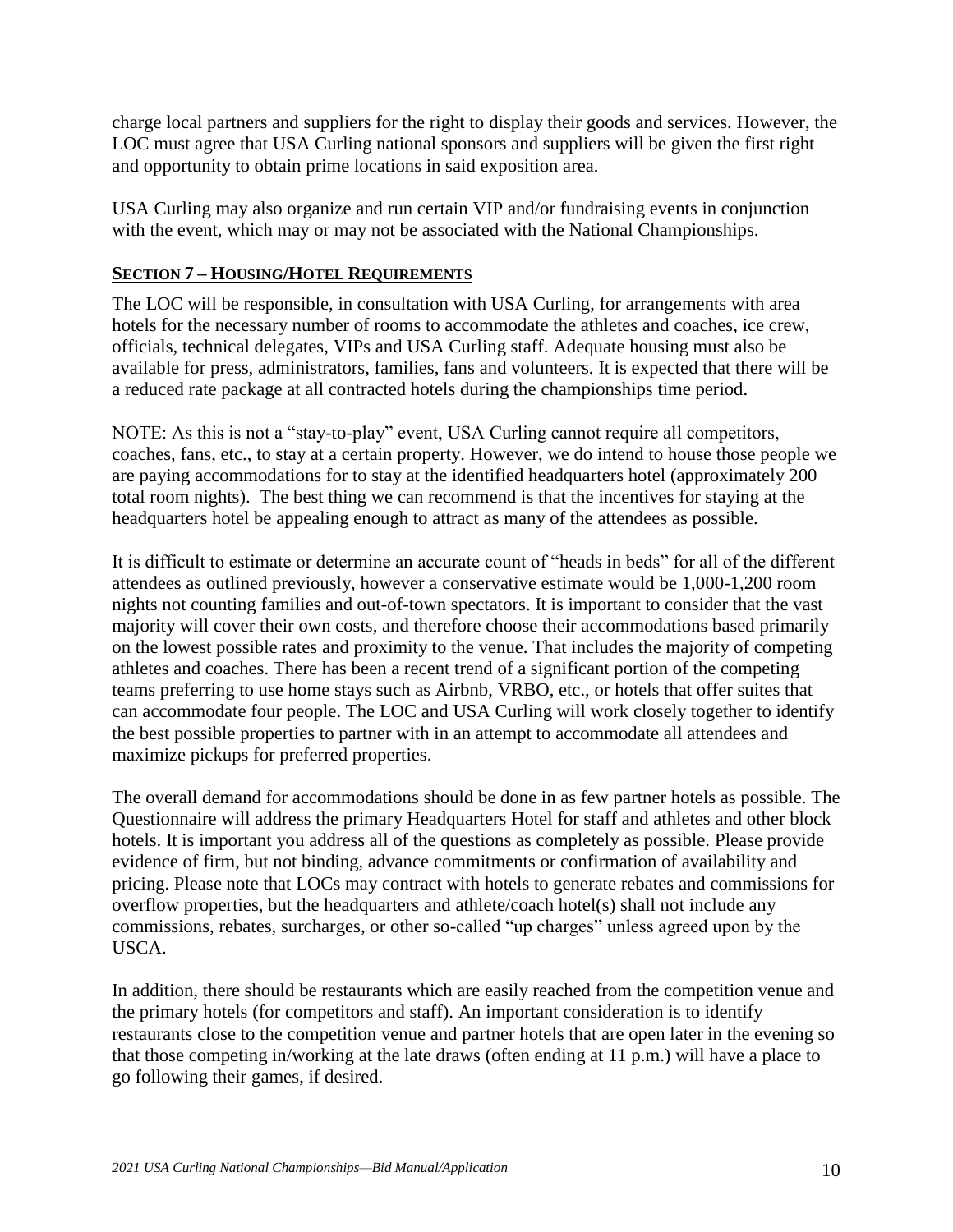#### **SECTION 8 – HUMAN RESOURCES**

Following are brief job descriptions of some of the key LOC positions:

**Event Liaison with USCA** – The primary contact person once the contracts are signed. This may or may not be the Chair of the LOC. The USCA will also appoint its own liaison. **Event Chair** – The primary detail person and facilitator. A general supervisor for all other committees.

**Competition Manager** – Primary point person for all details not covered elsewhere in the organization for the competition venue and support services for the championships. This includes coordination of the officiating, ice preparation and drug testing.

**Coordinator, Logistics** – Primary point person for the coordination of housing, transportation, security and other support services.

**Coordinator, Volunteers and Recognition** – Primary person for the identification and assignment of volunteers during the competition.

**Chair, Publicity and Public Relations** – This should be a person knowledgeable in media relations, who knows the principal contacts to maximize local and regional publicity, working closely with the USA Curling Director of Communications. This person will also be responsible for onsite preparation of media packets in coordination with the USA Curling Director of Communications.

**Coordinator, Special Events** – This person will primarily be responsible for coordinating the opening and closing ceremonies, and other special events such as concerts and parties in and around the championships.

**Coordinator, Sponsors/Contracts** – This should be a person knowledgeable in marketing and promotions who must work closely with USA Curling's marketing department in order to avoid conflicts with USA Curling sponsors (and potentially U.S. Olympic Committee sponsors). **Coordinator, Exposition** – Should an Exposition Area/Fan Zone be established, this would be the primary point person overseeing the setup and operations of this area.

#### **SECTION 9 – BUSINESS ITEMS**

#### **A. GENERAL REQUIREMENTS**

The successful bidder will be required to execute and be subject to the obligations contained in the Bid Application and the formal USA Curling National Championships contract, including payment of any rights fee as negotiated.

The bidder must demonstrate its financial responsibility to pay all of the expenses of the championships, including any venue-specific costs. When requested, the LOC must show evidence of financial fitness, and must furnish USA Curling with periodic financial statements from the date of award of the championships through the competition. The successful bidder shall permit USA Curling to inspect and audit its financial records upon five (5) days' notice. Within 60 days of the conclusion of the championships, the LOC must provide USA Curling with a complete and accurate statement of revenues and expenditures for the championships. USA Curling reserves the right to appoint, at its discretion, a representative to any sections of the accounts and records related to the championships.

LOC will be required to promote and advertise the championships in a first-class manner employing all customary means (print, radio, television, Internet, etc.). All proposed advertising copy, designs, photos, drawings and logos must be approved in advance by USA Curling, prior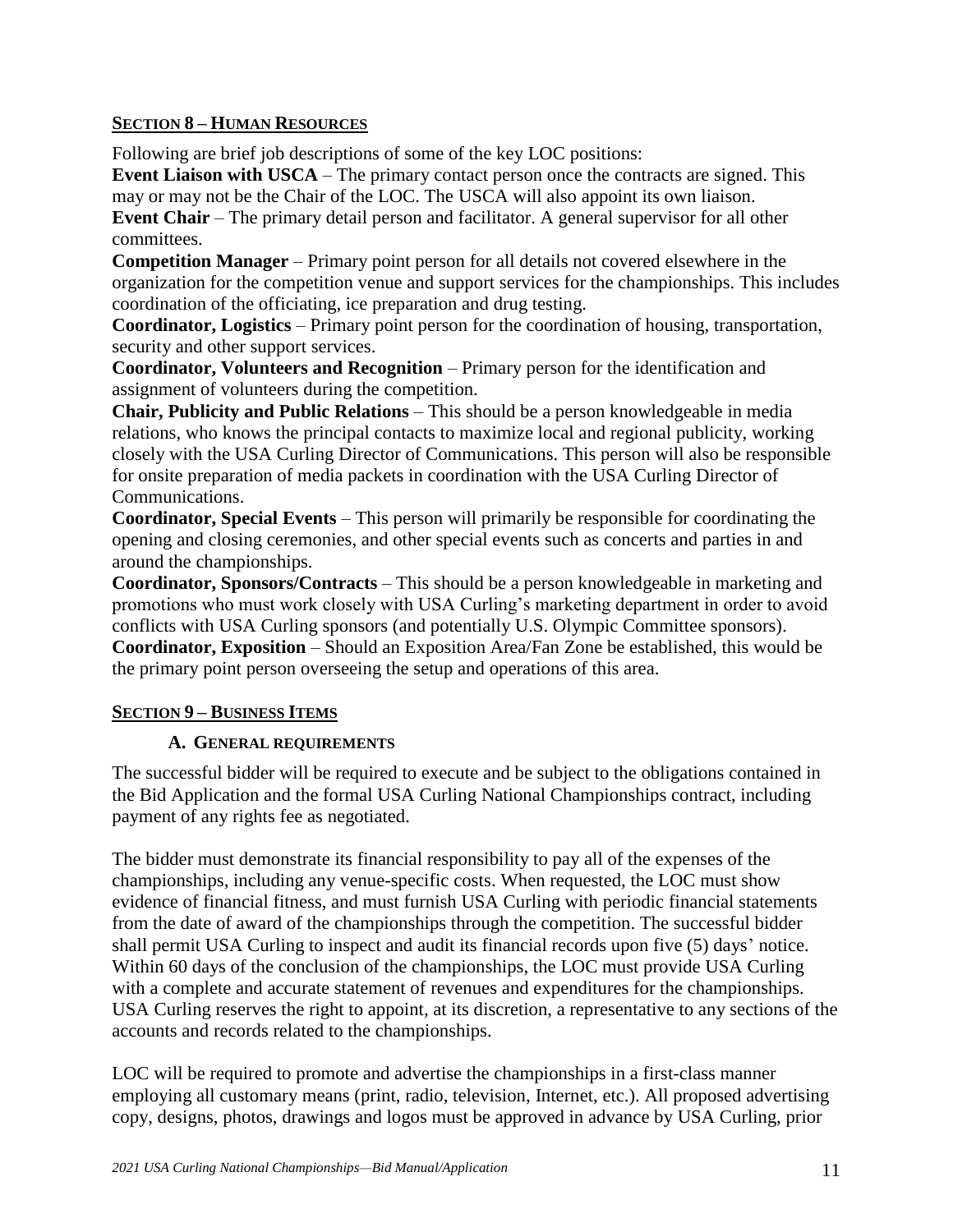to publication. LOC shall give USA Curling sponsors the first right and opportunity to provide and be associated with and/or included in all USA Curling National Championships advertising efforts. USA Curling requires a minimum of five (5) business days to review and approve all marketing, advertising and promotional materials. All existing or planning promotional, advertising and ticket sales plans or programs must be detailed.

A \$2 million general liability, directors' and officers', automotive liability, workers' compensation and other insurance policy will be required, with limits and policy details to be determined. Bidders should outline proposed insurance and risk management plans for the championships.

A proposed budget must be submitted with the Proposal (see budget expense lines guide in 9.G). USA Curling owns all revenue sources, as well as media and licensing rights associated with the event. However, some of these rights will be granted preemptively to the LOC and others. In general, USA Curling will grant rights to ticket sales, in-venue food and beverage concessions, and certain local partnerships ("local revenues") to the LOC. The grant of these revenue sources will be subject to venue-specific negotiations and revenue sharing discussions. Accordingly, LOC should propose a complete local revenue plan as part of its bid. This plan must include a comprehensive ticket and event marketing plan and promotions program. Advice may be provided by USA Curling as it relates to marketing and promotions packages upon request.

USA Curling will be responsible for the incremental direct costs of fulfilling its sponsorship obligations. However, the LOC must cooperate with all contractual requirements. For example, USA Curling sponsors may receive logo placement on event publications and other collaterals; thus, the LOC is obligated to include those logos at no charge to the sponsors or USA Curling.

#### **B. TYPICAL ALLOCATION OF REVENUE SOURCES**

The following is a sample allocation of revenue sources, but certain revenue sources may be shared or assigned to the local organizers based upon negotiation of a mutually acceptable financial model.

| <b>USA Curling rights</b>                   | <b>Bidder rights</b>                             |
|---------------------------------------------|--------------------------------------------------|
| National sponsors*                          | Tickets/gate receipts (1)                        |
| National marketing and promotions           | Local sponsor/promotional partners               |
| <b>USA Curling hospitality locations</b>    | Local sponsor hospitality locations              |
| National publication rights                 | Contributions, grants, VIK, and other supporters |
| Television and Internet broadcast rights    | Event publications and souvenirs                 |
| Radio broadcast rights                      | Food and beverage concessions                    |
| Merchandising and licensing rights**        | Event expo                                       |
| Venue signage (for national sponsors)       | Venue signage (for local sponsors)               |
| Field of play signage <sup>**</sup>         | Spectator parking                                |
| *negotiable to share event-specific revenue | Other on-site services                           |
| beyond existing sponsor benefits            | Hotel rebates                                    |
| <i>**negotiable to share</i>                | Banquet ticket sales (if applicable)             |

(1) Subject to providing USA Curling, at no cost, with adequate tickets and program ad pages to fulfill contractual and other obligations.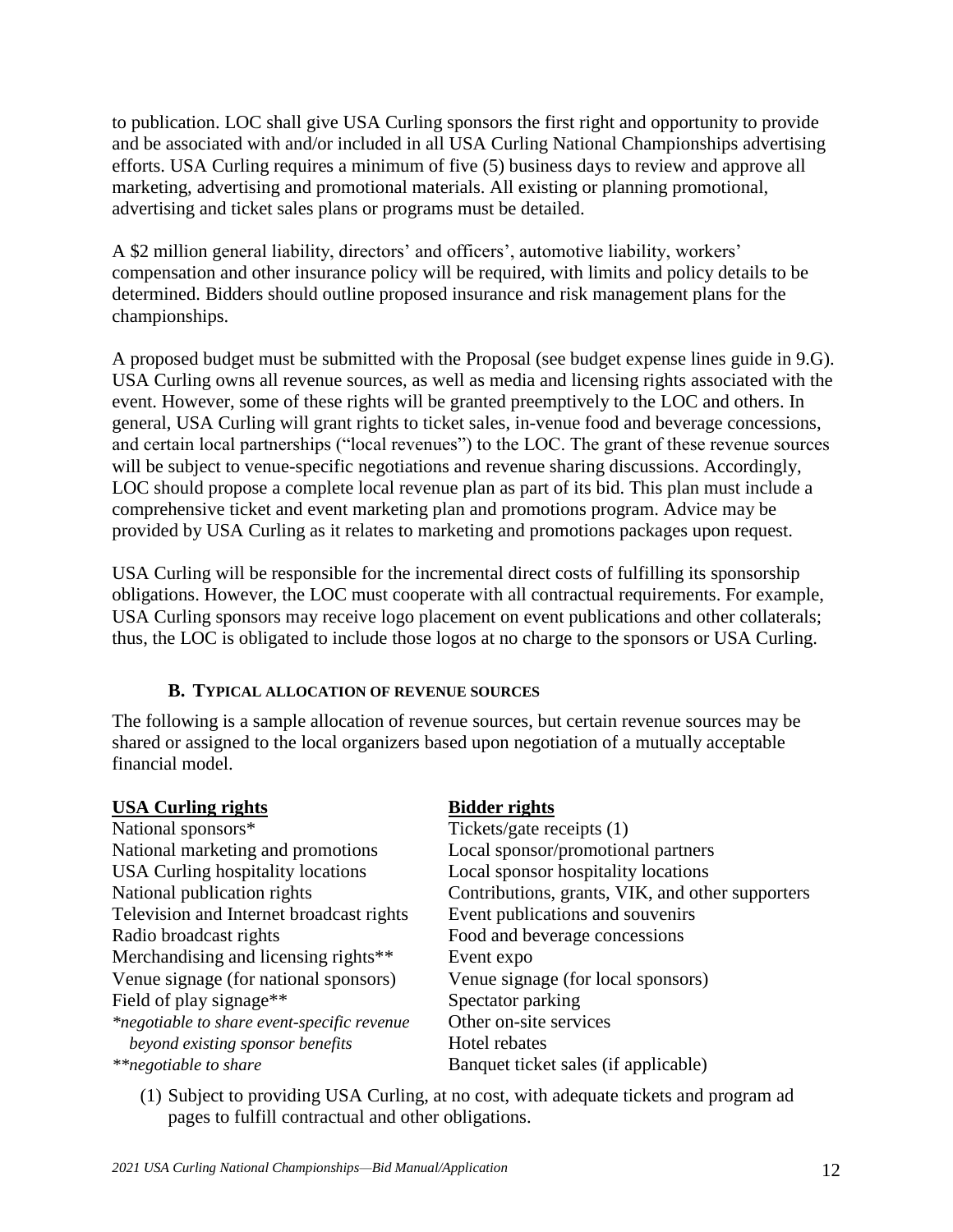#### **C. LOGOS AND MARKS**

USA Curling must approve all logos and marks to be associated with the Championships, and pre-approve a plan for advertising and promotional uses of these logos, marks, and the USA Curling logo and marks. USA Curling may use the Championships logo and marks to identify the Championships, in staging the Championships, and in connection with its own advertising and promotion of the Championships. The LOC may not transfer any rights to use USA Curling logos or marks to any other individual or entity without USA Curling's written consent.

#### **D. SPONSORSHIPS**

"Sponsorship" includes any sponsor, supplier, or similar relationship that provides marketing benefits to third parties in connection with the Championships. USA Curling owns the rights to the Championships, but as stated earlier, the U.S. Olympic Committee owns the broadcast and digital media rights to the Championships. The relationships between the USOC and its sponsors, licensees and broadcasters may impact the types of sponsorship opportunities available in connection with the Championships.

#### **BASIC PARAMETERS**

USA Curling may sell Championship sponsorships, and may sublicense an LOC to sell Championship sponsorships. Revenues from the sales of Championship sponsorships are retained by USA Curling/LOC (sharing, if any, dependent upon the agreed upon revenue model between USA Curling and the LOC).

Title sponsorships and presenting sponsorships will be permitted in connection with the Championships, but only with prior written consent from USA Curling.

The following are the existing Official/National sponsors of USA Curling. The USCA is regularly adding to this list and all sponsors/suppliers of the USCA automatically become associated with the USA Curling National Championships no matter when they are added.

#### **E. USA CURLING SPONSORS**

| AtomOS                              | Information technology                         |
|-------------------------------------|------------------------------------------------|
| Toyota                              | Mobility                                       |
| <b>RAM Restaurant &amp; Brewpub</b> | Non-exclusive in restaurant/beer category      |
| CryoMAX/Life Wear Technologies      | Cold packs, personal therapeutic devices       |
| Jet Ice                             | In-ice logos, paint, and water purification    |
| <b>Brakebush</b>                    | Chicken processing production                  |
| Sitrin                              | Health and rehabilitation services             |
| Thorne                              | Nutritional supplements                        |
| Twin Cities Orthopedic              | Orthopedics, sports medicine, physical therapy |
|                                     |                                                |

Bidders must recognize these sponsors as protected categories and may not approach these sponsors for incremental event sponsorship without the express written approval of USA Curling. These categories are exclusive to the event and USA Curling. In addition, USA Curling reserves the right to name additional sponsors or suppliers in any number of categories. USA Curling will notify the Local Organizing Committee of any changes to this list.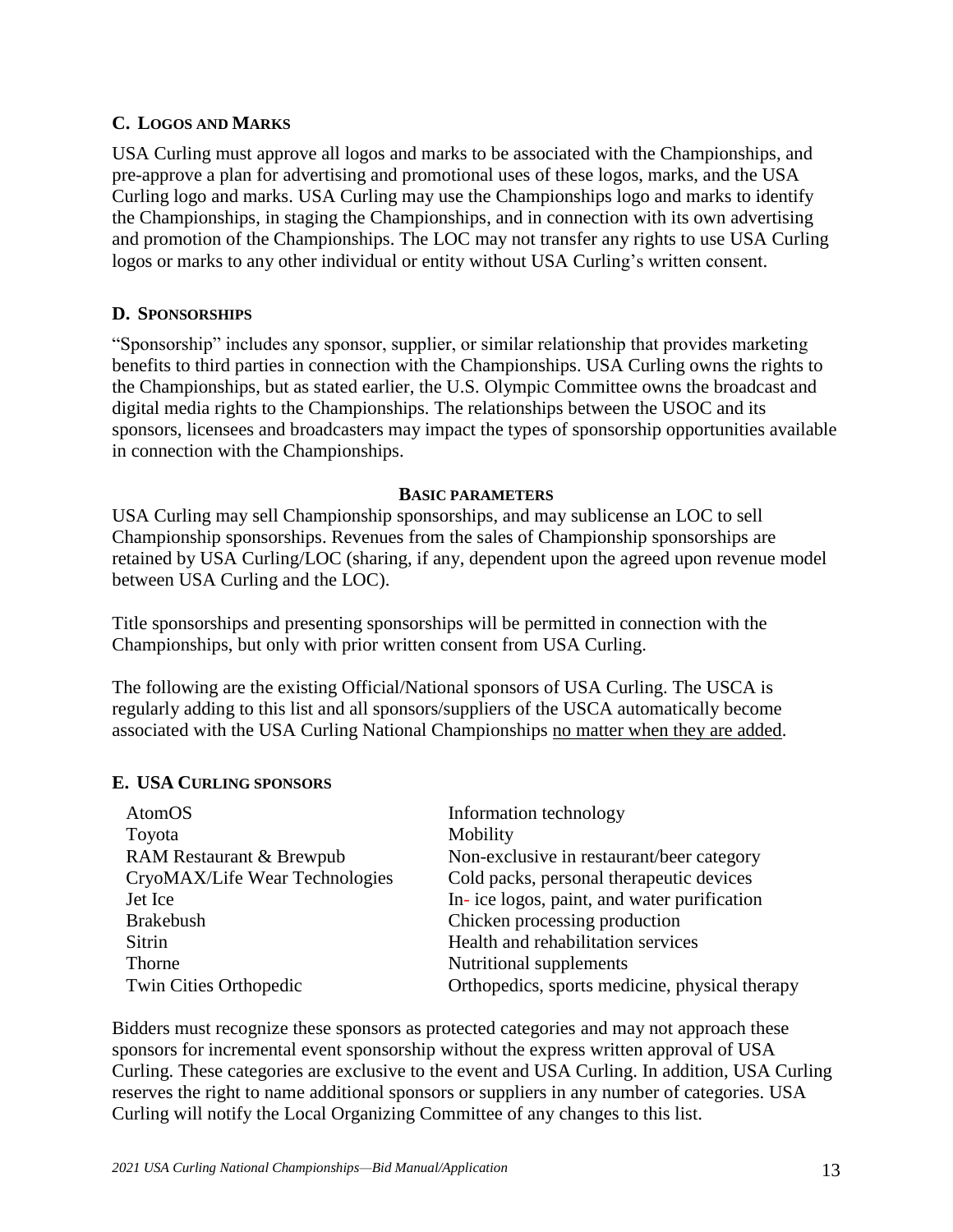#### **F. LOCAL ORGANIZING COMMITTEE OPERATIONS – SAMPLE BUDGET**

#### **REVENUES:**

Ticket sales Local sponsors/promotional partners Event publication and souvenir sales Contributions, grants, VIK and other support Hospitality suites Food and beverage concessions Spectator parking Advertisements (USA Curling approved) Event expo rental (USA Curling approved) Other on-site services (USA Curling approved)

#### **EXPENSES:**

Competition operations Facilities rental and venue services Telecommunications Equipment rental Training and medical services Competition equipment/supplies – foam borders, ice paint Drug testing Athlete/officials fluids Competition and technical officials housing and meals Athlete services Competition management Event signage and arena dressing Uniforms (discussion item) Security/credentials Ground transportation Ceremonies **Ticketing** Media services Promotions and marketing Volunteer services Administration and office costs Travel and meetings Temporary services Supplies and stationary Technology

**Other**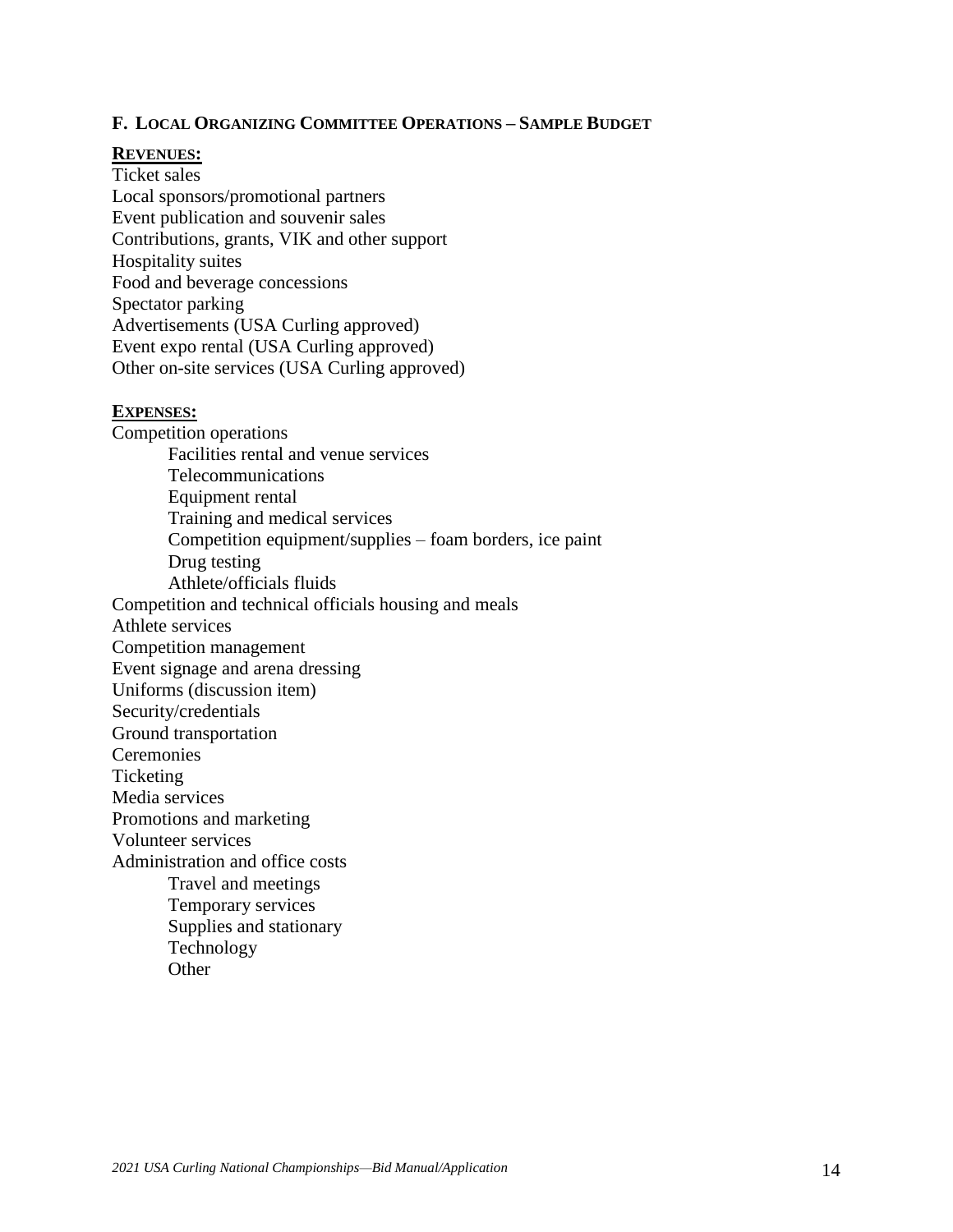#### **G. SAMPLE BUDGET LINE ITEM DESCRIPTION**

#### **REVENUES**

**Ticket sales/gate receipts** – Income generated from ticket sales and receipts from the entry gate. **Local sponsors/promotional partners** – Marketing and promotional fees collected from USA Curling approved business entities. Please include VIK (value-in-kind) contributions as fees and include related expense in the proper category.

**Event publications and souvenir sales** – Sales of programs and event souvenirs.

**Contributions, grants and other support** – Income from contributions, grants or other sources, including in-kind contributions. Please attach a schedule of anticipated in-kind contributions.

**Hospitality suites** – Fees from renting out on-site hospitality areas to corporations and others.

**Food concessions** – Income from the sale of food and beverage in the arena or related venues. **Spectator parking** – Anticipated income from parking receipts.

**Advertising** – USA curing approved local sponsor/promotional partner advertising.

**Event expo rental** – Income from rental booths in exposition area(s).

**Other on-site services** – Additional services must be approved by USA Curling on a case-bycase basis.

#### **EXPENSES**

**Facilities rental and venue services** – All competition facility rental costs, including arena rental and operational expenses, telecommunications and other utilities.

**Temporary facilities** – Temporary seating, fencing, power supply, etc.

**Equipment rental** – Equipment rented for the competition such as on-site copiers, fax, computers, telephones, cell phones/pagers, walkie-talkies, scoring and timing equipment, etc. **Training and medical** – Medical and training area. Staffing facilities and supplies for athletes, and a medical area for spectators, including ambulances.

**Competition equipment** – Field of play equipment purchases and rentals. (Some items, such as rocks, time clocks, scoreboards, officiating equipment, etc. may be provided by USA Curling) **Drug testing** – Drug testing facility as required by USA Curling and U.S. Anti-Doping Agency.

This includes providing tables, chairs, temporary barricades, fluids, snacks, chaperones, etc. **Technical officials** (**discussion item)** – Travel, room and board for the officials and icemakers. (USA Curling will pay travel and lodging for chief and chief assistant icemakers and officials.)

**Athlete services** – Hospitality for athletes, coaches and national team coaches.

**Competition management** – LOC event chairman, committee chairs, announcers, volunteer officials and icemakers, etc. (Expenses might include, at LOC's offering, meal vouchers and other contributions.)

**Event signage and arena dressing** – Arena and event banners and boards, directional and informational signage, and general décor such as pipe and drape, carpeting, awards stand, flowers, etc.

**Uniforms (discussion item)** – Uniforms for volunteers, staff and event management. Uniforms may be provided by a sponsor or supplier approved by USA Curling.

**Security** – Uniformed security such as police or private security.

**Ground transportation (discussion item)** – Shuttle transportation to and from the airport and to and from the main housing area and the venue.

**Ceremonies** – Presentation costs.

**Ticketing** – Production and distribution costs for tickets.

**Media services** – Media bench operation, including a minimum level of hospitality for working media and USA Curling media crew.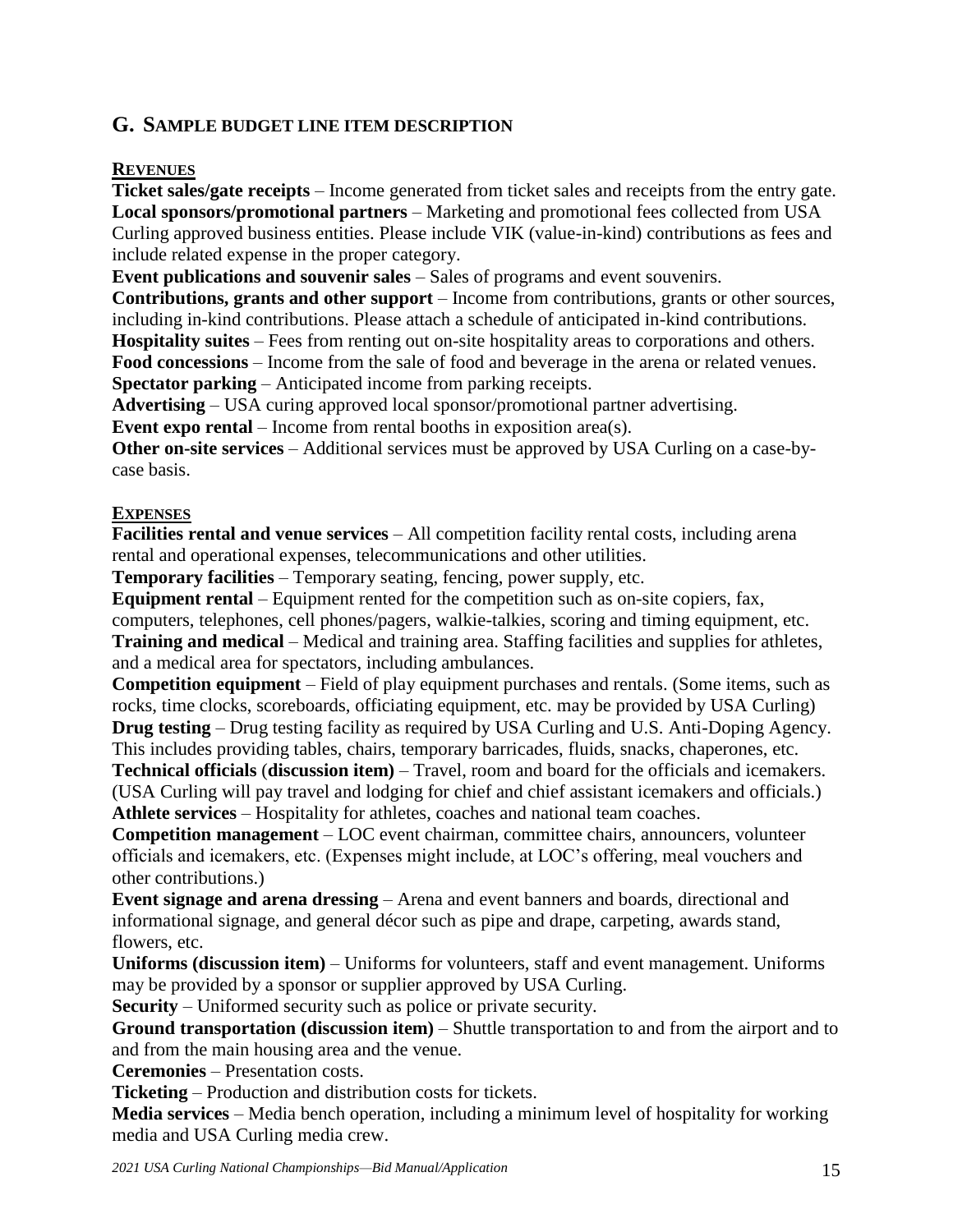**Promotions and marketing** – Press conferences, celebrity appearances, etc. to promote the championships (promotional plan must be approved by USA Curling); ticket flyers, posters, brochures, pins, etc. used to promote the event; electronic and print media advertising; and receptions. Also include gifts and souvenir items that may be provided to athletes, working officials, volunteers and VIPs.

**Volunteer services** – Recruit and training volunteer force including mailings, informational sessions and on-site support.

**Travel and meetings** – Travel and meetings necessary for the conduct of the event.

**Temporary services** – Costs of temporary employees for the championships only.

**Office operations** – Office supplies, stationary, postage, printing and other costs incurred specifically for the event.

**Local Organizing Committee** – Committee meetings.

**Hospitality** – Hospitality programs, including sponsor and VIP services, receptions and other programs.

**Telephone, faxes and computers** – Facility telephone lines and other services for the competition and other areas.

**Program production** – Souvenir program and daily results production and distribution.

#### **SECTION 10 – LOGISTICS**

#### **A. TRANSPORTATION**

A complete transportation plan must be submitted with your bid. The plan should include overall considerations such as location, air travel, and mass transportation options. In addition, eventspecific considerations should be presented in detail. The host organization should consider arranging for complimentary transportation for athletes, press and officials to and from the airport and housing facilities throughout the competition.

#### **B. SECURITY**

USA Curling, in consultation with the LOC, will produce the event credentials to control access to key venue areas, event transportation and hospitality. USA Curling reserves the right to place national sponsor/supplier advertising on championship credentials. The event credentialing access and distribution plan will be negotiated between USA Curling and the LOC.

The LOC will need to recruit, staff and implement necessary security for the venue and associated areas, and coordinate with local, state and federal government law enforcement agencies on event security issues with USA Curling (i.e., terrorist alerts, homeland security, severe weather, etc.).

#### **C. MEDICAL**

The LOC will need to plan for emergency medical services for spectators, competitors and officials, with defibrillator. The LOC will also need to plan for an adequate space at the venue for athlete trainer services.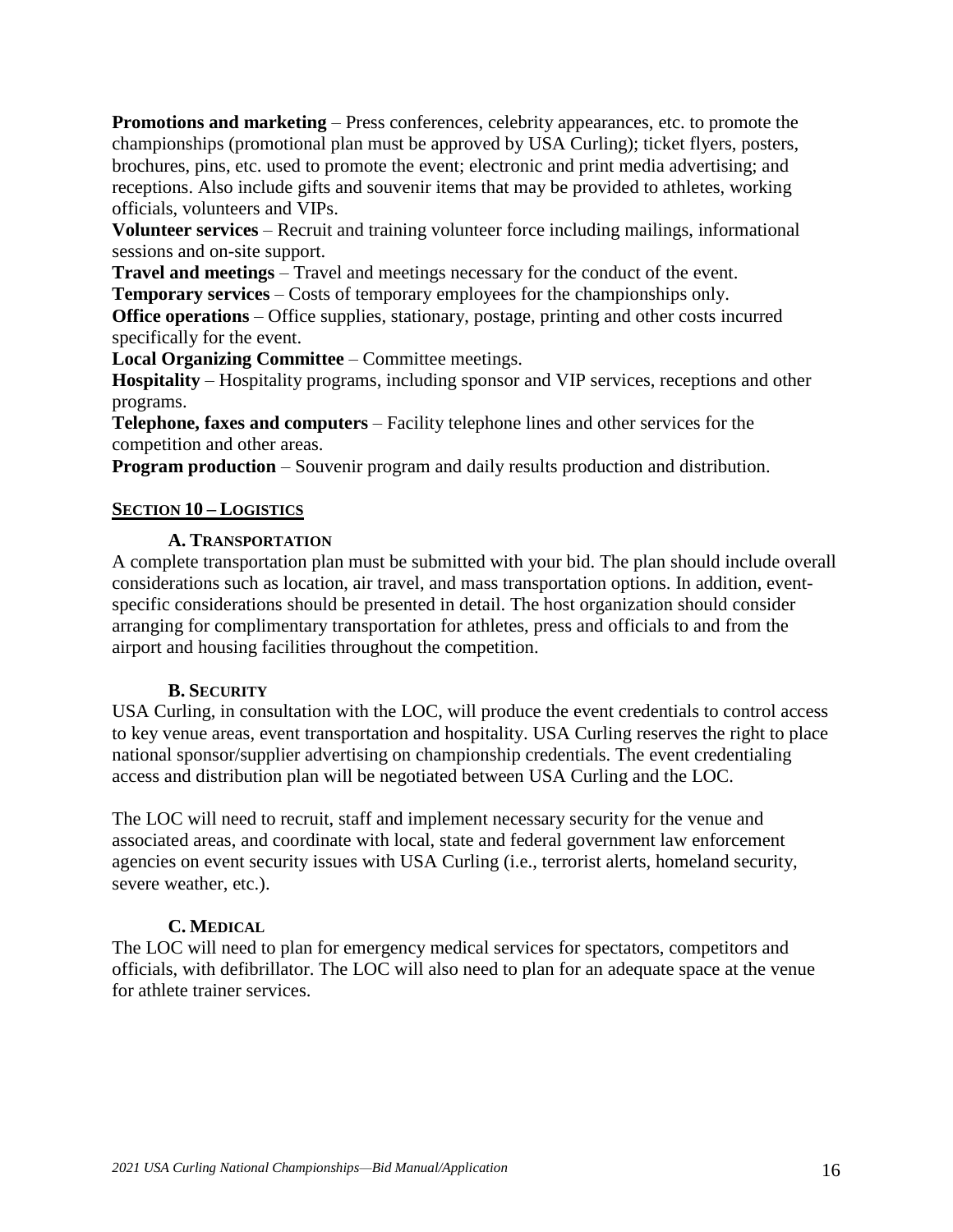

# **2021 USA Curling National Championships Bid Application Instructions**

### **A property of the U.S. Curling Association**

U.S. Curling Association, Inc. 5525 Clem's Way Stevens Point, WI 54482 Phone: 715-344-1199 www.usacurl.org

*Note: This is one event with concurrent championships for the men and women.*

This Bid Application has been designed for your response in order for the U.S. Curling Association (d.b.a. USA Curling) to determine your capability to host and assist with the conduct of the USA Curling National Championships. If you have any questions, or are unsure of the requirements detailed in the manual, you may direct your inquiries to the USCA Operations Associate, who can be reached at the contact information above, and also at [tom.violette@usacurl.org.](mailto:tom.violette@usacurl.org)

# **- BID APPLICATION INSTRUCTIONS -**

Although the Bid Manual is broken down by sections, you are welcome to submit a single Bid Application in whatever electronic format you prefer. Attachments can be included in the document/deck or uploaded directly through the questionnaires. You are welcome to submit a hard copy of your Application, however be sure to include all of the required attachments.

#### **The LOC**

• Please complete the LOC Questionnaire and upload or attach the required documents as specified within the questionnaire.

# **[2021 USA Curling Nationals LOC Questionnaire](https://usacurling.wufoo.com/forms/z1k1fiib0jhgy46/)**

 Please complete the Hotel Questionnaire for any proposed Headquarters hotels and upload or attach the required documents as specified within the questionnaire.

## **[2021 USA Curling Nationals Hotel Questionnaire](https://usacurling.wufoo.com/forms/zkiteqr1d8hnc5/)**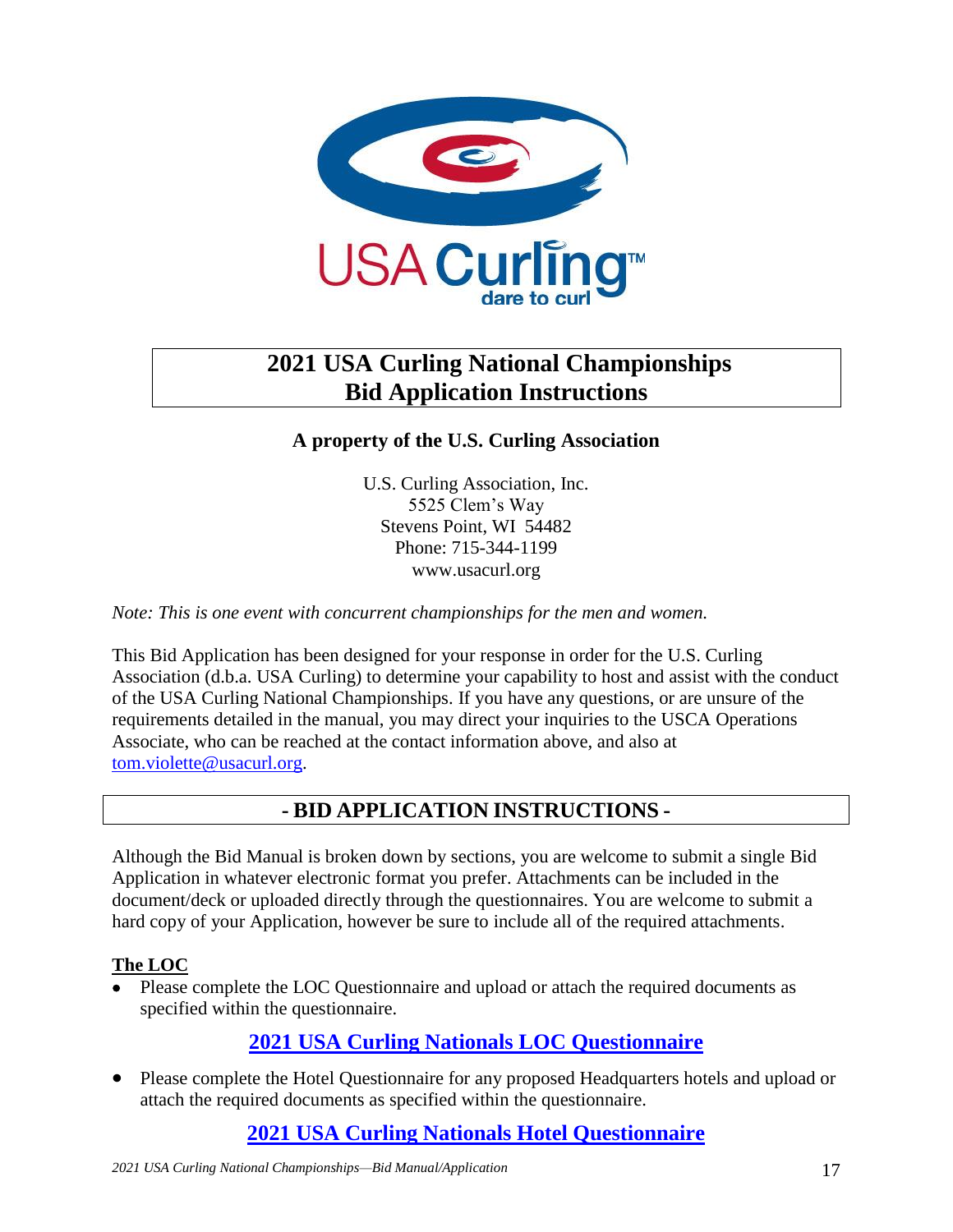### **LOC attachments and inclusions checklist:**

- Document that lists the legal name, address, telephone, web page address and the legal form of the sponsoring organization/bidding entity. List name and background information of key management personnel who will be responsible for the conduct of this event. Provide an organizational chart of the proposed event management team.
- $\triangleright$  Other organizations, if any, which will conduct or assist in the conduct of the event. Explain the relationships and responsibilities of any additional organizations. Include their event experiences and background information.
- Detailed listing of host organization's experience hosting major curling events or other athletic competitions or events. Specify event names, dates, nature of event, budget, number of competitors/participants and attendance figures.
- $\triangleright$  Information regarding the bidding organization's assets, existing funding sources, start-up budget and proposed funding sources for the event.
- Listing of established curling clubs, both arena-based and dedicated, within driving distance of the proposed venue, and their involvement, if any, with the bid.
- **Destination information:** 
	- o Pertinent details about the host city, population of the city and metropolitan area, local demographics, local colleges and universities, the surrounding area(s), etc. A listing of any amenities or special features available in your community.
	- o Detail of local media outlets, rating/audiences, and success of media coverage with past events hosted by your city. Include expected level of local media cooperation and support for the USA Curling National Championships.
	- o A listing of all known major local and regional USA Curling and/or U.S. Olympic Committee sponsors and suppliers with headquarters or offices in your region.
	- o A listing of all major companies, including any Fortune 500 companies located within your city or the surrounding area(s).
	- o A listing of major and professional sports teams and amateur sports development agencies in your community.
- $\triangleright$  Complete listing of all hotels in reasonable proximity to the venue that includes the following information:
	- o Name of property
	- o Distance to proposed venue
	- o Distance to nearest major airport
	- o Listing of number of rooms and room types
	- o List of amenities including whether there is complimentary airport shuttle, hot breakfast, Wi-Fi and parking
	- o Negotiated rates if applicable
- A complete transportation that includes overall considerations such as location, air travel and mass transportation options. Please include the following in your plan:
	- o A listing of transportation systems within your city/community available for public use and providing access to the venue and hotels.
	- $\circ$  A listing of all airlines servicing the airport(s) in and out of your city along with the number of national flights arriving daily.
	- o A listing of car-rental services, taxis, buses, etc.
	- o A detailed plan for airport greetings and shuttle bus services.
- Any endorsements or letters of cooperation from the community, state/local governments, tourism bureaus, universities, etc. (Optional)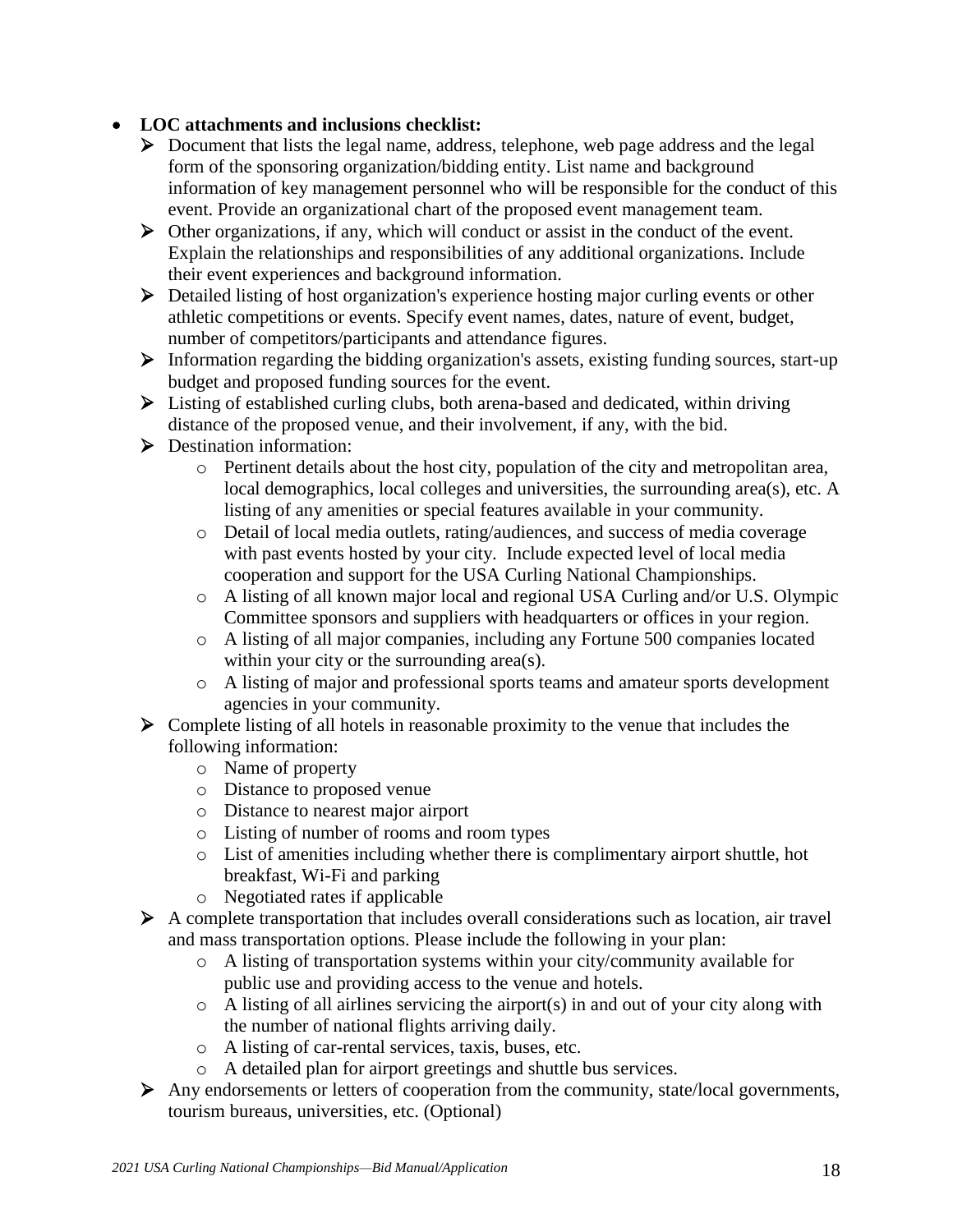## **The Venue**

**The LOC/Venue must ensure the exclusive use of the facility from 12:01 a.m. Monday, Feb. 1, 2021 through the end of competition on Saturday, February 13, 2021** (or a similar time period if the dates are adjusted for any reason upon mutual agreement). This time period will allow for proper preparation of the ice surface and other event amenities.

• Please complete the Venue Questionnaire and upload or attach the required documents as specified within the questionnaire.

## **[2021 USA Curling Nationals Venue Questionnaire](https://usacurling.wufoo.com/forms/z1jy3d7o1gycr4j/)**

- **Venue attachments and inclusions checklist:**
	- $\triangleright$  Sample Contractual Agreement
	- $\triangleright$  Schedule of fees and charges applicable to the USCA
	- Detailed venue layouts/drawings of all levels of the venue proposed for use showing:
		- o Dimensions of the proposed competition area
		- o Columnar layout (if applicable)
		- o Electrical and water locations
		- o Location/size of loading docks
		- o Pedestrian and vehicular access and egress
		- o Meeting and administrative rooms and required storage areas
		- o Location of concession areas
		- o Location of locker rooms and public restroom areas
		- o Proposed location of sales/exposition area
		- o Proposed location of media workroom
		- o Proposed areas for athlete medical/training/massage services
		- o Other areas you deem appropriate
	- $\triangleright$  If applicable, agreements/requirements with Union labor force
	- $\triangleright$  If applicable, agreement with venue concessionaire(s)
	- $\triangleright$  Medical plan that includes (but not limited to) the following:
		- o Emergency medical services for spectators, competitors and officials
		- o Availability of defibrillator and necessary medical supplies and equipment
		- o Names and locations of hospitals in proximity to the venue
		- o Procurement and staffing of medical professionals to be available at the event

### **Your Bid must include the signed Acknowledgement on the following page.**